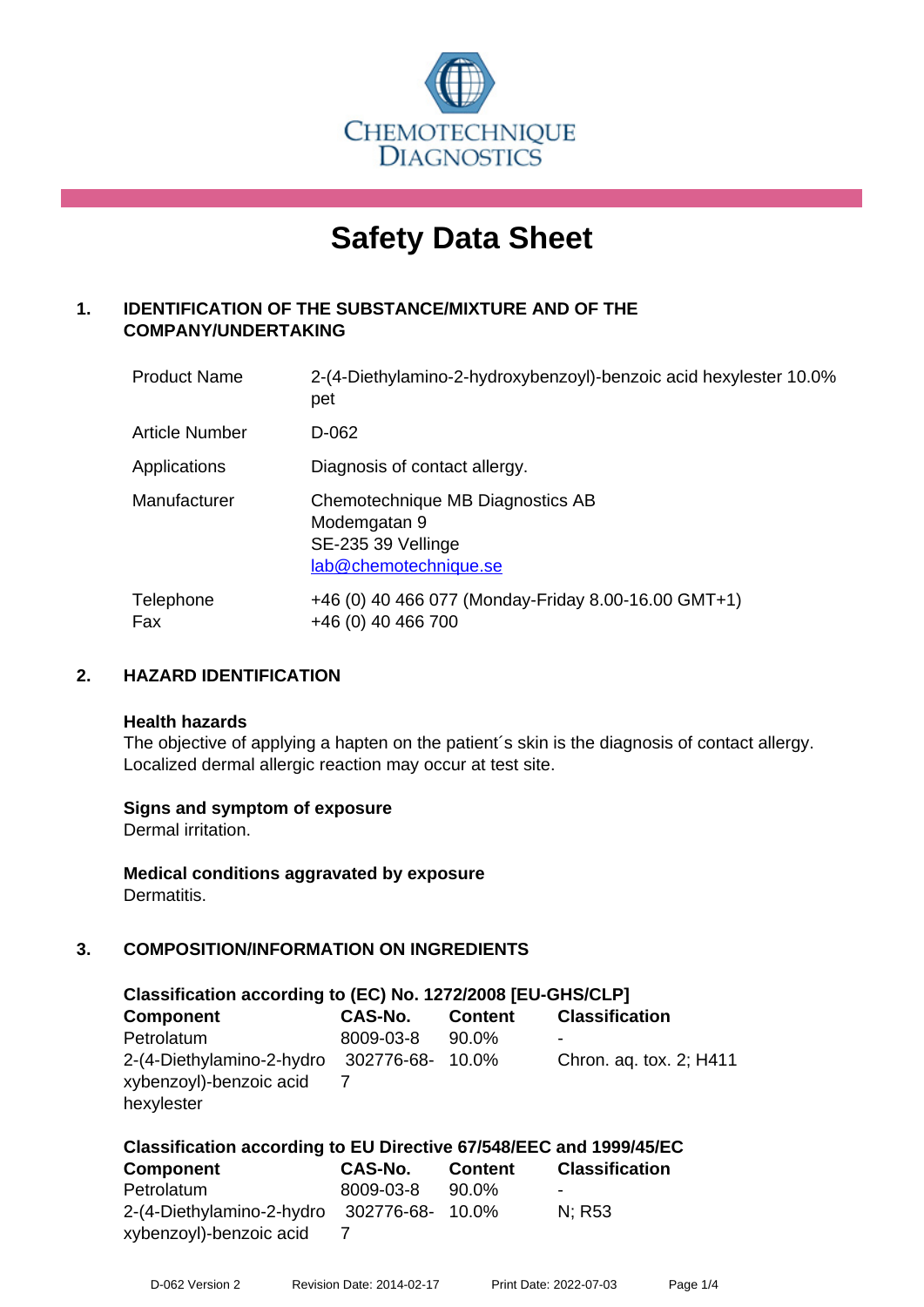# **4. FIRST AID MEASURES**

**Emergency and first aid procedures** Obtain medical attention.

# **5. FIRE-FIGHTING MEASURES\***

# **Suitable extinguish media**

CO2, powder or water spray. Fight larger fires with water spray or alcohol resistant foam.

**For safety reasons unsuitable extinguishing agents** Water with full jet.

**Special protective equipment for fire-fighters** Wear self-contained respiratory protective device. Wear fully protective suit.

\*Data is shown for petrolatum only

# **6. ACCIDENTAL RELEASES MEASURES**

**Steps to be taken if material is released or spilled** Contain and place in a closed container.

# **7. HANDLING AND STORAGE**

**Precautions to be taken in handling and storage** Store dark at 5-8°C. Avoid extended exposure to light. FOR EXTERNAL USE ONLY.

# **8. EXPOSURE CONTROLS/PERSONAL PROTECTION**

**Respiratory protection** Not required.

**Ventilation** Local exhaust.

# **Protective gloves**

Disposal gloves.

**Eye protection**

Not required with normal use.

# **Work/Hygienic practices**

Wash hands after each use.

# **9. PHYSICAL AND CHEMICAL PROPERTIES**

Odour **Odourless** 

Appearance Ivory White Semi Solid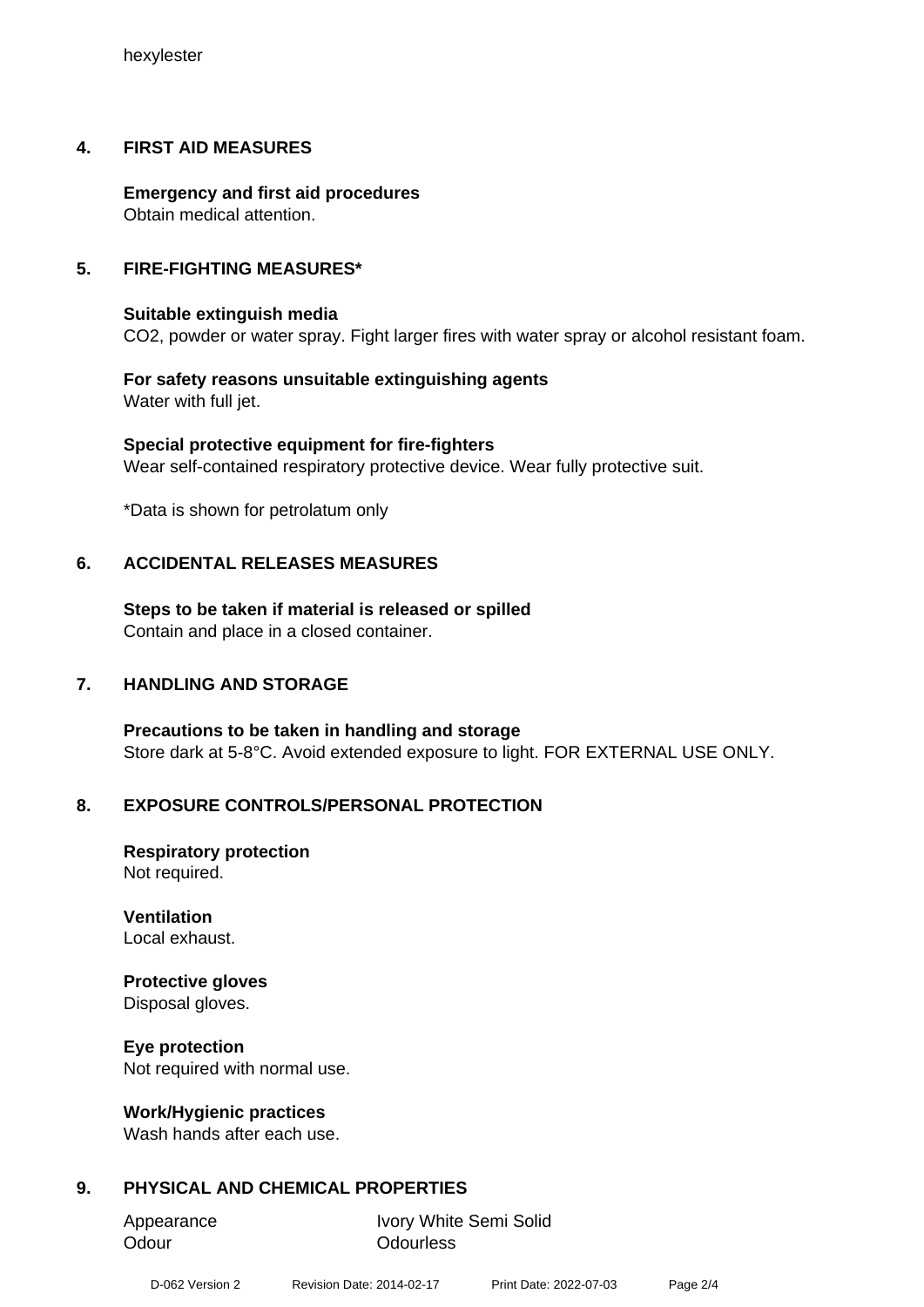Melting point\* 50-55° C Boiling point\* No data available Flash point\*  $>100^{\circ}$ C Self ignition\* Product does not self ignite. Danger of explosion\* Product does not present an explosion hazard. Density\* No data available. Solubility in/Miscibility with Water\* Insoluble

\*Data is shown for petrolatum only

# **10. STABILITY AND REACTIVITY**

#### **Incompability**

May react with strong oxidizing agents.

#### **Stability**

Stable at recommended storage conditions.

#### **Hazardous byproducts**

Combustion may generate CO, CO2 and other oxides.

# **Hazardous polymerization**

Will not occur.

# **11. TOXICOLOGICAL INFORMATION**

No data available.

# **12. ECOLOGICAL INFORMATION**

No data available.

# **13. DISPOSAL CONSIDERATIONS**

# **Waste disposal method**

Comply with federal, state/provincial and local regulation.

# **14. TRANSPORT INFORMATION**

Not dangerous goods.

# **15. REGULATORY INFORMATION**

The classification is according to the latest editions of the EU lists, and extended by company and literature data.

# **16. OTHER INFORMATION**

# **Text of H-statements and R-phrases mentioned in Section 3**